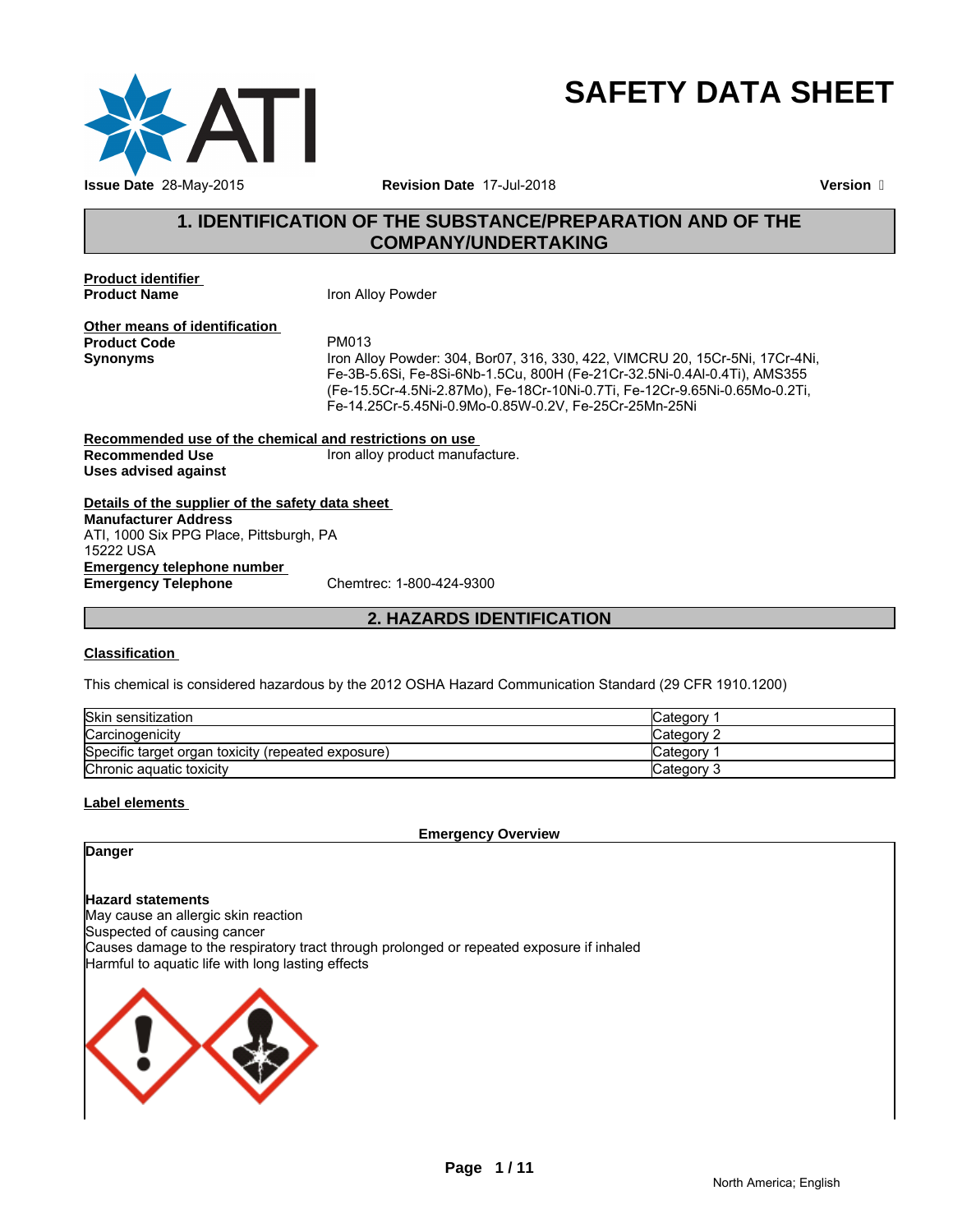$\overline{1}$ 

| <br><b>Appearance</b><br>Physical<br>Solid<br>Odorlessi<br>owder?<br>Odor<br>., state<br>asiyar. |
|--------------------------------------------------------------------------------------------------|
|--------------------------------------------------------------------------------------------------|

#### **Precautionary Statements - Prevention**

Do not handle until all safety precautions have been read and understood Use personal protective equipment as required Wear protective gloves Avoid breathing dust/fume Avoid release to the environment Contaminated work clothing should not be allowed out of the workplace IF ON SKIN: Wash with plenty of soap and water

#### **Precautionary Statements - Response**

Wash contaminated clothing before reuse If skin irritation or rash occurs: Get medical advice/attention

#### **Precautionary Statements - Disposal**

Dispose of contents/container to an approved waste disposal plant

#### **Hazards not otherwise classified (HNOC)**

Not applicable

### **Other Information**

When product is subjected to welding, burning, melting, sawing, brazing, grinding, buffing, polishing, or other similar heat-generating processes, the following potentially hazardous airborne particles and/or fumes may be generated: Titanium dioxide an IARC Group 2B carcinogen.

Hexavalent Chromium (Chromium VI) may cause lung, nasal, and/or sinus cancer.

Vanadium pentoxide (V2O5) affects eyes, skin, respiratory system.

Zinc, copper, magnesium, or cadmium fumes may cause metal fumes fever.

Soluble molybdenum compounds such as molybdenum trioxide may cause lung irritation.

#### **3. COMPOSITION/INFORMATION ON INGREDIENTS**

**Synonyms** Iron Alloy Powder: 304, Bor07, 316, 330, 422, VIMCRU 20, 15Cr-5Ni, 17Cr-4Ni, Fe-3B-5.6Si, Fe-8Si-6Nb-1.5Cu, 800H (Fe-21Cr-32.5Ni-0.4Al-0.4Ti), AMS355 (Fe-15.5Cr-4.5Ni-2.87Mo), Fe-18Cr-10Ni-0.7Ti, Fe-12Cr-9.65Ni-0.65Mo-0.2Ti, Fe-14.25Cr-5.45Ni-0.9Mo-0.85W-0.2V, Fe-25Cr-25Mn-25Ni.

| <b>Chemical Name</b> | CAS No.   | Weight-%  |
|----------------------|-----------|-----------|
| Iron                 | 7439-89-6 | $50 - 80$ |
| <b>Nickel</b>        | 7440-02-0 | $0 - 42$  |
| Chromium             | 7440-47-3 | $0 - 40$  |
| Manganese            | 7439-96-5 | $0 - 30$  |
| Vanadium             | 7440-62-2 | $0 - 15$  |
| Silicon              | 7440-21-3 | $0 - 12$  |
| Molybdenum           | 7439-98-7 | $0 - 11$  |
| <b>Aluminum</b>      | 7429-90-5 | $0 - 10$  |
| Niobium (Columbium)  | 7440-03-1 | $0 - 8$   |
| Tungsten             | 7440-33-7 | $0 - 8$   |
| Boron                | 7440-42-8 | $0 - 6$   |
| Copper               | 7440-50-8 | $0 - 5$   |
| Titanium             | 7440-32-6 | $0 - 3$   |
| Carbon               | 7440-44-0 | $0 - 1.6$ |

# **4. FIRST AID MEASURES**

.

#### **First aid measures**

**Eye contact** In the case of particles coming in contact with eyes during processing, treat as with any foreign object.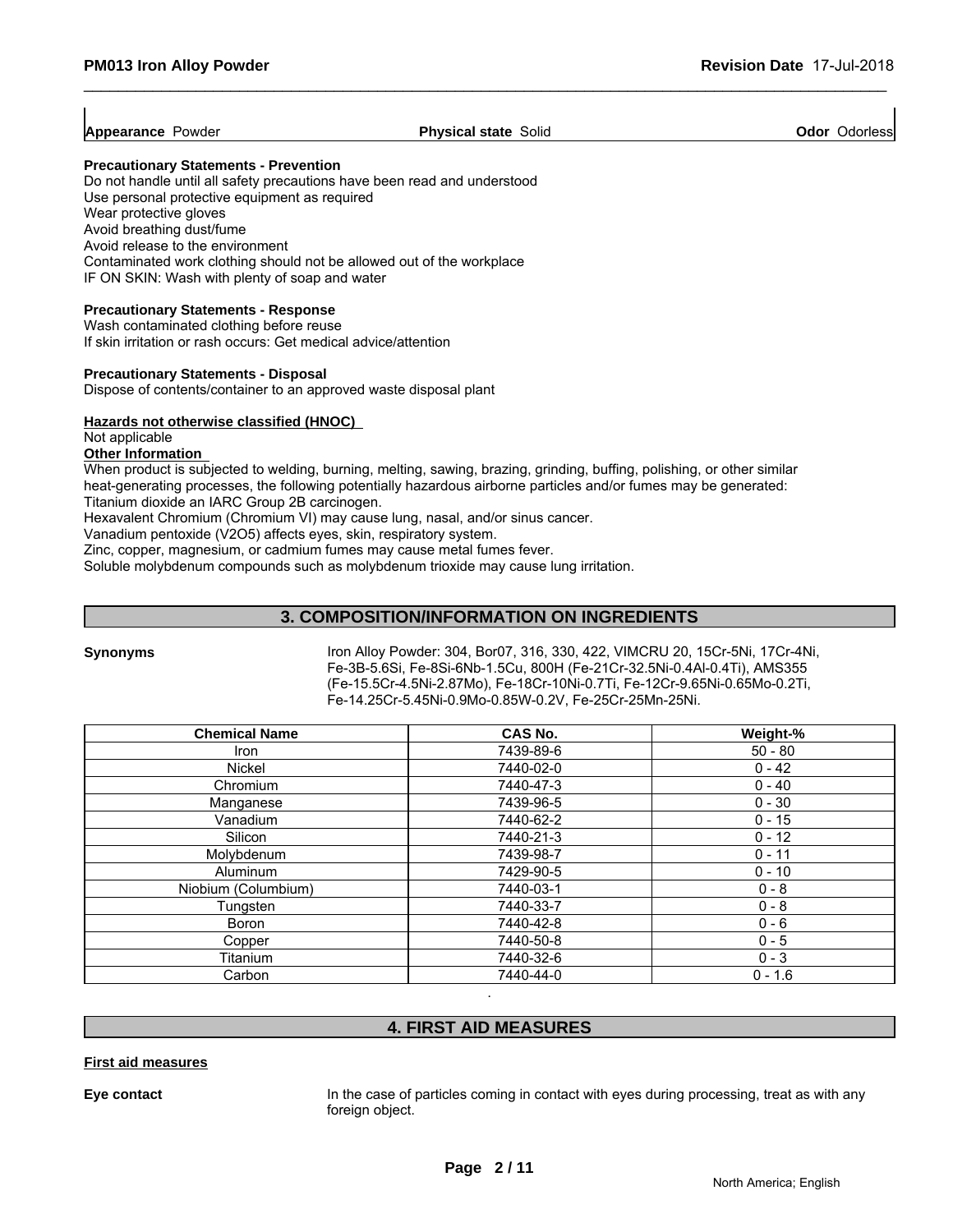| <b>Skin Contact</b>                                         | In the case of skin irritation or allergic reactions see a physician. Wash off immediately with<br>soap and plenty of water.                           |
|-------------------------------------------------------------|--------------------------------------------------------------------------------------------------------------------------------------------------------|
| <b>Inhalation</b>                                           | If excessive amounts of smoke, fume, or particulate are inhaled during processing, remove<br>to fresh air and consult a qualified health professional. |
| Ingestion                                                   | IF SWALLOWED. Call a POISON CENTER or doctor/physician if you feel unwell.                                                                             |
| Most important symptoms and effects, both acute and delayed |                                                                                                                                                        |
| <b>Symptoms</b>                                             | May cause allergic skin reaction.                                                                                                                      |
|                                                             | Indication of any immediate medical attention and special treatment needed                                                                             |
| .                                                           |                                                                                                                                                        |

**Note to physicians** Treat symptomatically.

### **5. FIRE-FIGHTING MEASURES**

#### **Suitable extinguishing media**

Product not flammable in the form as distributed, flammable as finely divided particles or pieces resulting from processing of this product. Isolate large fires and allow to burn out. Smother small fires with salt (NaCl) or class D dry powder fire extinguisher.

**Unsuitable extinguishing media** Do not spray water on burning metal as an explosion may occur. This explosive characteristic is caused by the hydrogen and steam generated by the reaction of water with the burning material.

#### **Specific hazards arising from the chemical**

Intense heat. Very fine, high surface area material resulting from grinding, buffing, polishing, or similar processes of this product may ignite spontaneously at room temperature. WARNING: Fine particles of this product may form combustible dust-air mixtures. Keep particles away from all ignition sources including heat, sparks, and flame. Prevent dust accumulations to minimize combustible dust hazard.

**Hazardous combustion products**Titanium dioxide an IARC Group 2B carcinogen. Hexavalent Chromium (Chromium VI) may cause lung, nasal, and/or sinus cancer. Vanadium pentoxide (V2O5) affects eyes, skin, respiratory system. Zinc, copper, magnesium, or cadmium fumes may cause metal fumes fever. Soluble molybdenum compounds such as molybdenum trioxide may cause lung irritation.

**Explosion data Sensitivity to Mechanical Impact** None. **Sensitivity to Static Discharge** None.

#### **Protective equipment and precautions for firefighters**

Firefighters should wear self-contained breathing apparatus and full firefighting turnout gear.

#### **6. ACCIDENTAL RELEASE MEASURES**

|                                                      | Personal precautions, protective equipment and emergency procedures                                                                                                       |
|------------------------------------------------------|---------------------------------------------------------------------------------------------------------------------------------------------------------------------------|
| <b>Personal precautions</b>                          | Use personal protective equipment as required.                                                                                                                            |
| For emergency responders                             | Use personal protective equipment as required. Follow Emergency Response Guidebook,<br>Guide No. 171, EXCEPT for FIRE follow Emergency Response Guidebook, Guide No. 170. |
| <b>Environmental precautions</b>                     |                                                                                                                                                                           |
| <b>Environmental precautions</b>                     | Collect spillage to prevent release to the environment.                                                                                                                   |
| Methods and material for containment and cleaning up |                                                                                                                                                                           |
| <b>Methods for containment</b>                       | Prevent further leakage or spillage if safe to do so.                                                                                                                     |
|                                                      |                                                                                                                                                                           |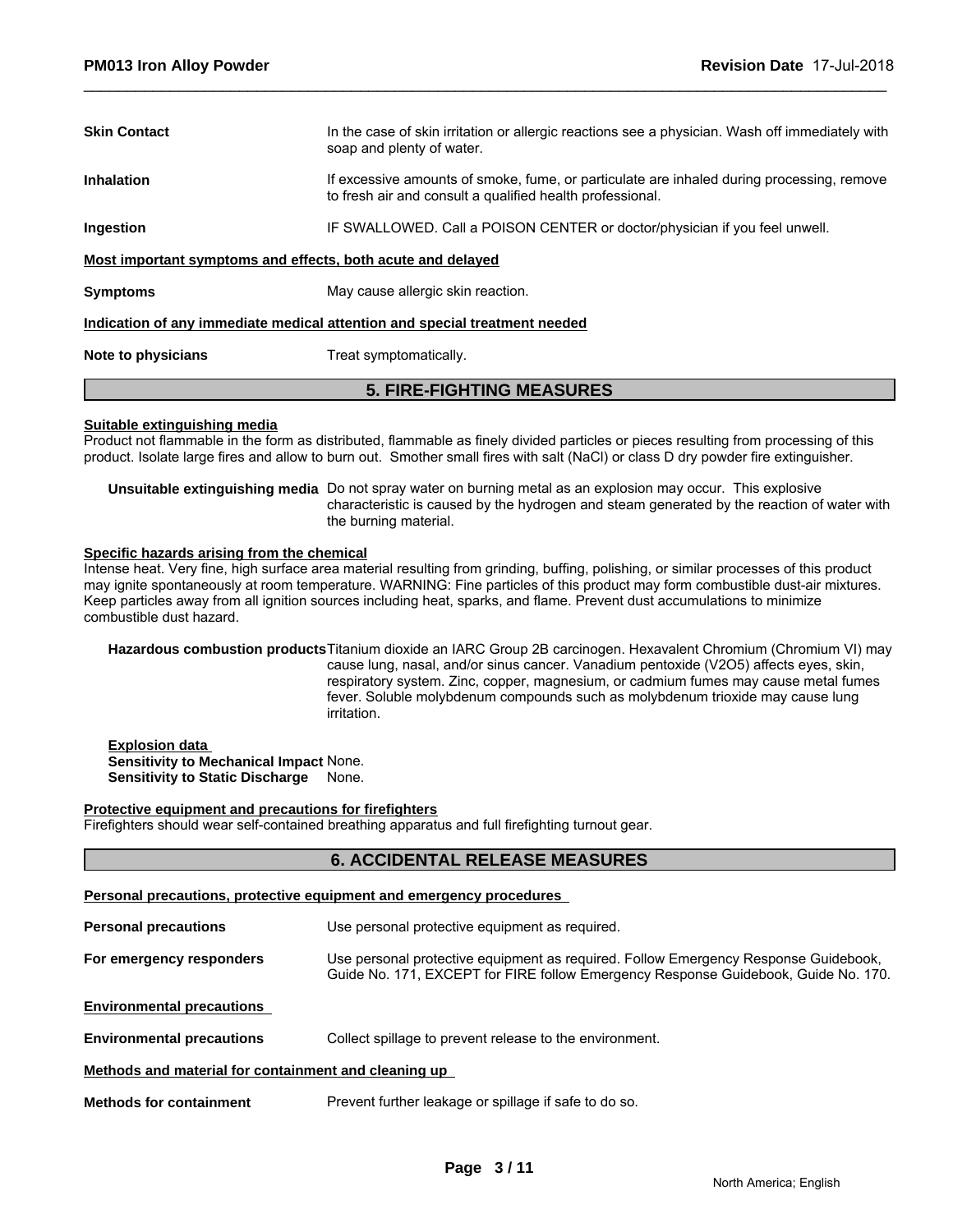**Methods for cleaning up** Sweep or shovel material into dry containers. Avoid creating uncontrolled dust.

#### **7. HANDLING AND STORAGE**

#### **Precautions for safe handling**

**Advice on safe handling** Very fine, high surface area material resulting from grinding, buffing, polishing, or similar processes of this product may ignite spontaneously at room temperature. WARNING: Fine particles of this product may form combustible dust-air mixtures. Keep particles away from all ignition sources including heat, sparks, and flame. Prevent dust accumulations to minimize combustible dust hazard.

#### **Conditions for safe storage, including any incompatibilities**

#### **Storage Conditions** Keep away from heat, sparks, flame and other sources of ignition (i.e., pilot lights, electric motors and static electricity).

#### **Incompatible materials** Dissolves in hydrofluoric acid. Ignites in the presence of fluorine. When heated above 200°C, reacts exothermically with the following: Chlorine, bromine, halocarbons, carbon tetrachloride, carbon tetrafluoride, and freon.

#### **8. EXPOSURE CONTROLS/PERSONAL PROTECTION**

#### **Control parameters**

| <b>Chemical Name</b> | <b>ACGIH TLV</b>                                            | <b>OSHA PEL</b>                                                   |
|----------------------|-------------------------------------------------------------|-------------------------------------------------------------------|
| <b>Iron</b>          |                                                             |                                                                   |
| 7439-89-6            |                                                             |                                                                   |
| Nickel               | TWA: $1.5 \text{ mg/m}^3$ inhalable fraction                | TWA: 1 mg/m <sup>3</sup>                                          |
| 7440-02-0            |                                                             |                                                                   |
| Chromium             | TWA: 0.5 mg/m <sup>3</sup>                                  | TWA: 1 mg/m $3$                                                   |
| 7440-47-3            |                                                             |                                                                   |
| Manganese            | TWA: $0.02$ mg/m <sup>3</sup> respirable fraction           | (vacated) STEL: 3 mg/m <sup>3</sup> fume                          |
| 7439-96-5            | TWA: 0.1 mg/m <sup>3</sup> inhalable fraction TWA:          | (vacated) Ceiling: 5 mg/m <sup>3</sup>                            |
|                      | $0.02$ mg/m <sup>3</sup> Mn                                 | Ceiling: 5 mg/m <sup>3</sup> fume Ceiling: 5 mg/m <sup>3</sup> Mn |
|                      | TWA: $0.1 \text{ mg/m}^3$ Mn                                |                                                                   |
| Vanadium             |                                                             | Ceiling: 0.5 mg/m <sup>3</sup> V2O5 respirable dust               |
| 7440-62-2            |                                                             | Ceiling: 0.1 mg/m <sup>3</sup> V2O5 fume                          |
| Silicon              |                                                             | TWA: 15 mg/m <sup>3</sup> total dust                              |
| 7440-21-3            |                                                             | TWA: 5 mg/m <sup>3</sup> respirable fraction                      |
| Molybdenum           | TWA: 10 mg/m <sup>3</sup> inhalable fraction                |                                                                   |
| 7439-98-7            | TWA: 3 mg/m <sup>3</sup> respirable fraction                |                                                                   |
| Aluminum             | TWA: 1 $mg/m3$ respirable fraction                          | TWA: 15 mg/m <sup>3</sup> total dust                              |
| 7429-90-5            |                                                             | TWA: 5 mg/m <sup>3</sup> respirable fraction                      |
| Tungsten             | STEL: 10 mg/m <sup>3</sup> STEL: 10 mg/m <sup>3</sup> W     | (vacated) STEL: 10 mg/m <sup>3</sup> (vacated) STEL:              |
| 7440-33-7            | TWA: 5 mg/m <sup>3</sup> TWA: 5 mg/m <sup>3</sup> W         | 10 mg/m $3$ W                                                     |
| Niobium (Columbium)  |                                                             |                                                                   |
| 7440-03-1            |                                                             |                                                                   |
| <b>Boron</b>         |                                                             |                                                                   |
| 7440-42-8            |                                                             |                                                                   |
| Copper               | TWA: 0.2 mg/m <sup>3</sup> fume TWA: 1 mg/m <sup>3</sup> Cu | TWA: $0.1 \text{ mg/m}^3$ fume                                    |
| 7440-50-8            | dust and mist                                               | TWA: 1 mg/m <sup>3</sup> dust and mist                            |
| Titanium             |                                                             |                                                                   |
| 7440-32-6            |                                                             |                                                                   |
| Carbon               |                                                             |                                                                   |
| 7440-44-0            |                                                             |                                                                   |

#### **Appropriate engineering controls**

**Engineering Controls Avoid generation of uncontrolled particles.** 

#### **Individual protection measures, such as personal protective equipment**

**Eye/face protection** When airborne particles may be present, appropriate eye protection is recommended. For example, tight-fitting goggles, foam-lined safety glasses or other protective equipment that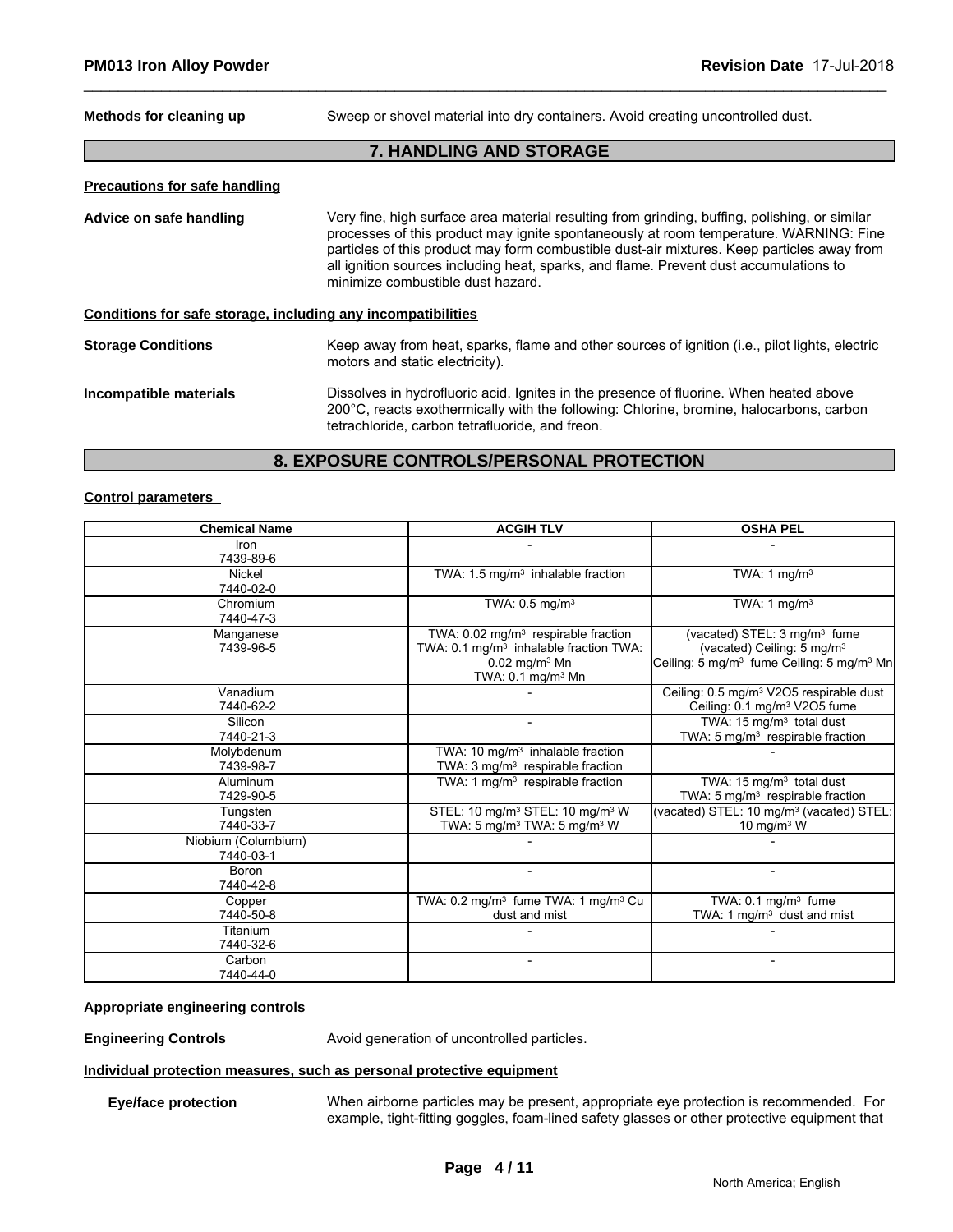|                                       | shield the eyes from particles.                                                                                                                                                                                                                                                                                                                                                 |
|---------------------------------------|---------------------------------------------------------------------------------------------------------------------------------------------------------------------------------------------------------------------------------------------------------------------------------------------------------------------------------------------------------------------------------|
| Skin and body protection              | Fire/flame resistant/retardant clothing may be appropriate during hot work with the product.<br>Wear protective gloves.                                                                                                                                                                                                                                                         |
| <b>Respiratory protection</b>         | When particulates/fumes/gases are generated and if exposure limits are exceeded or<br>irritation is experienced, proper approved respiratory protection should be worn.<br>Positive-pressure supplied air respirators may be required for high airborne contaminant<br>concentrations. Respiratory protection must be provided in accordance with current local<br>regulations. |
| <b>General Hygiene Considerations</b> | Handle in accordance with good industrial hygiene and safety practice.                                                                                                                                                                                                                                                                                                          |

# **9. PHYSICAL AND CHEMICAL PROPERTIES**

#### **Information on basic physical and chemical properties**

| <b>Physical state</b>            | Solid                       |                                                                                              |                                                   |
|----------------------------------|-----------------------------|----------------------------------------------------------------------------------------------|---------------------------------------------------|
| Appearance                       | Powder                      | Odor                                                                                         | Odorless                                          |
| Color                            | metallic Grey silver        | <b>Odor threshold</b>                                                                        | Not applicable                                    |
| <b>Property</b>                  | Values                      | Remarks • Method                                                                             |                                                   |
| pH                               |                             |                                                                                              |                                                   |
| Melting point/freezing point     | 1320-1400 °C / 2400-2550 °F |                                                                                              |                                                   |
| Boiling point / boiling range    |                             |                                                                                              |                                                   |
| <b>Flash point</b>               |                             |                                                                                              |                                                   |
| <b>Evaporation rate</b>          |                             | Not applicable                                                                               |                                                   |
| Flammability (solid, gas)        |                             | flammable as finely divided particles or pieces<br>resulting from processing of this product | Product not flammable in the form as distributed, |
| <b>Flammability Limit in Air</b> |                             | Not applicable                                                                               |                                                   |
| <b>Upper flammability limit:</b> |                             |                                                                                              |                                                   |
| Lower flammability limit:        |                             |                                                                                              |                                                   |
| Vapor pressure                   |                             | Not applicable                                                                               |                                                   |
| Vapor density                    |                             | Not applicable                                                                               |                                                   |
| <b>Specific Gravity</b>          | $8.0 - 8.5$                 |                                                                                              |                                                   |
| <b>Water solubility</b>          | Insoluble                   |                                                                                              |                                                   |
| Solubility in other solvents     |                             | Not applicable                                                                               |                                                   |
| <b>Partition coefficient</b>     |                             | Not applicable                                                                               |                                                   |
| <b>Autoignition temperature</b>  |                             | Not applicable                                                                               |                                                   |
| <b>Decomposition temperature</b> |                             | Not applicable                                                                               |                                                   |
| <b>Kinematic viscosity</b>       |                             | Not applicable                                                                               |                                                   |
| <b>Dynamic viscosity</b>         |                             | Not applicable                                                                               |                                                   |
| <b>Explosive properties</b>      | Not applicable              |                                                                                              |                                                   |
| <b>Oxidizing properties</b>      | Not applicable              |                                                                                              |                                                   |
| <b>Other Information</b>         |                             |                                                                                              |                                                   |
| <b>Softening point</b>           |                             |                                                                                              |                                                   |
| Molecular weight                 |                             |                                                                                              |                                                   |
| <b>VOC Content (%)</b>           | Not applicable              |                                                                                              |                                                   |
| <b>Density</b>                   |                             |                                                                                              |                                                   |
| <b>Bulk density</b>              |                             |                                                                                              |                                                   |
|                                  |                             |                                                                                              |                                                   |

# **10. STABILITY AND REACTIVITY**

# **Reactivity**

Not applicable

**Chemical stability**

Stable under normal conditions.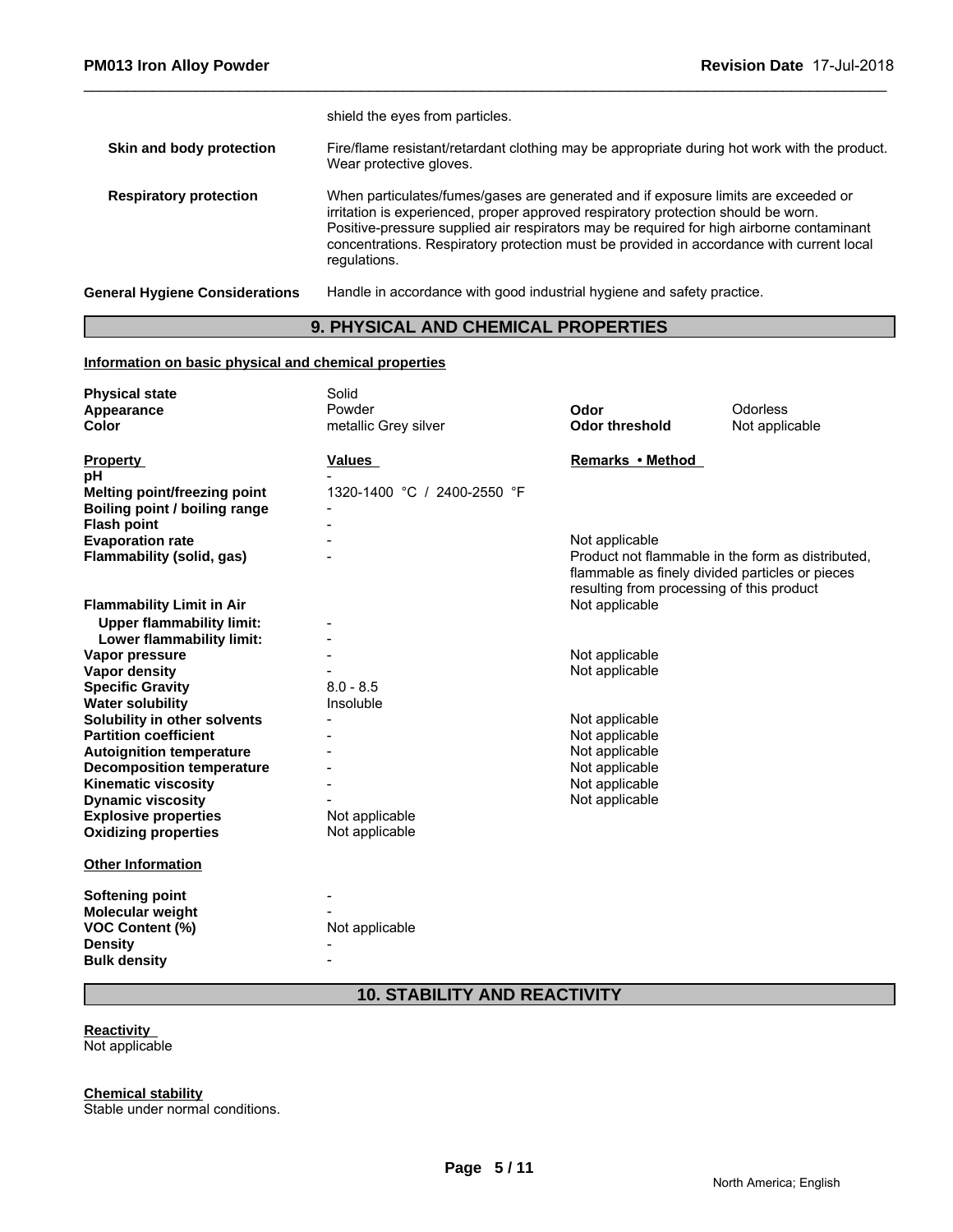#### **Possibility of Hazardous Reactions**

None under normal processing.

Hazardous polymerization **Hazardous polymerization does not occur.** 

#### **Conditions to avoid**

Dust formation and dust accumulation.

#### **Incompatible materials**

Dissolves in hydrofluoric acid. Ignites in the presence of fluorine. When heated above 200°C, reacts exothermically with the following: Chlorine, bromine, halocarbons, carbon tetrachloride, carbon tetrafluoride, and freon.

# **Hazardous Decomposition Products**

When product is subjected to welding, burning, melting, sawing, brazing, grinding, buffing, polishing, or other similar heat-generating processes, the following potentially hazardous airborne particles and/or fumes may be generated: Titanium dioxide an IARC Group 2B carcinogen. Hexavalent Chromium (Chromium VI) may cause lung, nasal, and/or sinus cancer. Vanadium pentoxide (V2O5) affects eyes, skin, respiratory system. Soluble molybdenum compounds such as molybdenum trioxide may cause lung irritation.

#### **11. TOXICOLOGICAL INFORMATION**

#### **Information on likely routes of exposure**

#### **Product Information**

| <b>Inhalation</b>   | Suspected of causing cancer if inhaled. Causes damage to the respiratory tract through<br>prolonged or repeated exposure if inhaled. |
|---------------------|--------------------------------------------------------------------------------------------------------------------------------------|
| Eye contact         | Product not classified.                                                                                                              |
| <b>Skin Contact</b> | Nickel or Cobalt containing alloys may cause sensitization by skin contact.                                                          |
| Ingestion           | Product not classified.                                                                                                              |

| <b>Chemical Name</b>             | Oral LD50           | Dermal LD50              | <b>Inhalation LC50</b>   |
|----------------------------------|---------------------|--------------------------|--------------------------|
| lron                             | 98,600 mg/kg bw     |                          | $> 0.25$ mg/L            |
| 7439-89-6                        |                     |                          |                          |
| Nickel                           | > 9000 mg/kg bw     |                          | $> 10.2$ mg/L            |
| 7440-02-0                        |                     |                          |                          |
| Chromium                         | > 3400 mg/kg bw     | $\overline{\phantom{a}}$ | $> 5.41$ mg/L            |
| 7440-47-3                        |                     |                          |                          |
| Manganese                        | >2000 mg/kg bw      | $\overline{\phantom{a}}$ | >5.14 mg/L               |
| 7439-96-5                        |                     |                          |                          |
| <b>Nanadium</b>                  | > 2000 mg/kg bw     |                          |                          |
| 7440-62-2                        |                     |                          |                          |
| <b>Silicon</b>                   | > 5000 mg/kg bw     | > 5000 mg/kg bw          | $> 2.08$ mg/L            |
| 7440-21-3                        |                     |                          |                          |
| Molybdenum                       | > 2000 mg/kg bw     | > 2000 mg/kg bw          | $> 5.10$ mg/L            |
| 7439-98-7                        |                     |                          |                          |
| Aluminum                         | 15,900 mg/kg bw     |                          | $> 1$ mg/L               |
| 7429-90-5                        |                     |                          |                          |
| Tungsten                         | > 2000 mg/kg bw     | > 2000 mg/kg bw          | $> 5.4$ mg/L             |
| 7440-33-7                        |                     |                          |                          |
| Niobium (Columbium)<br>7440-03-1 | $> 10,000$ mg/kg bw | > 2000 mg/kg bw          | $\overline{\phantom{0}}$ |
| <b>Boron</b>                     | > 2000 mg/kg bw     |                          | $> 5.08$ mg/L            |
| 7440-42-8                        |                     |                          |                          |
| Copper                           | 481 mg/kg bw        | >2000 mg/kg bw           | >5.11 mg/L               |
| 7440-50-8                        |                     |                          |                          |
| Titanium                         | > 5000 mg/kg bw     |                          |                          |
| 7440-32-6                        |                     |                          |                          |
| Carbon                           | > 2000 mg/kg bw     |                          |                          |
| 7440-44-0                        |                     |                          |                          |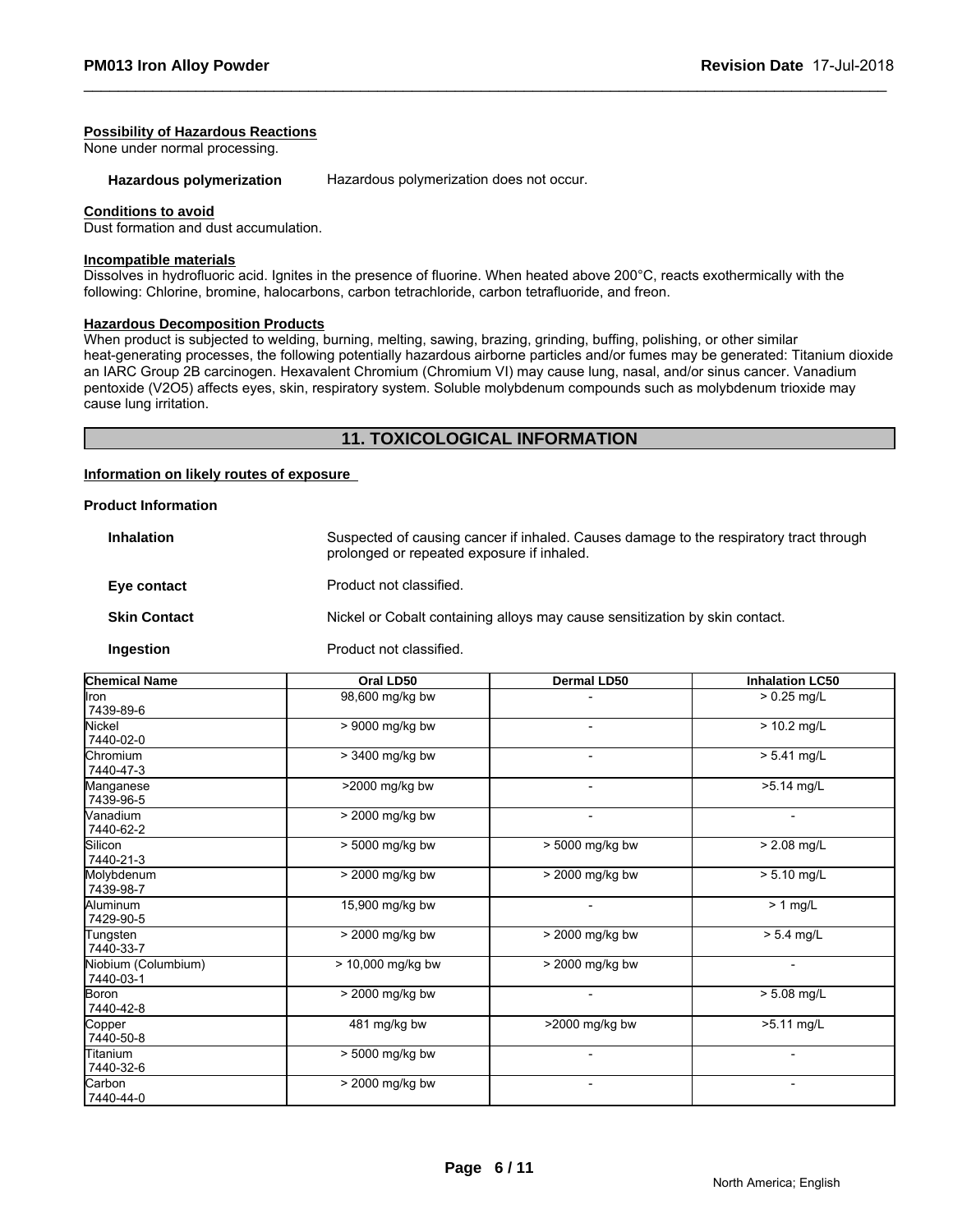#### **Information on toxicological effects**

**Symptoms** Nickel or Cobalt containing alloys may cause sensitization by skin contact.

#### **Delayed and immediate effects as well as chronic effects from short and long-term exposure**

| <b>Acute toxicity</b>             | Product not classified.                                                     |
|-----------------------------------|-----------------------------------------------------------------------------|
| <b>Skin corrosion/irritation</b>  | Product not classified.                                                     |
| Serious eye damage/eye irritation | Product not classified.                                                     |
| <b>Sensitization</b>              | Nickel or Cobalt containing alloys may cause sensitization by skin contact. |
| Germ cell mutagenicity            | Product not classified.                                                     |
| Carcinogenicity                   | May cause cancer by inhalation.                                             |

| <b>Chemical Name</b> | <b>ACGIH</b> | <b>IARC</b> | <b>NTP</b>             | <b>OSHA</b> |
|----------------------|--------------|-------------|------------------------|-------------|
| Nickel               |              | Group       | Known                  | ,,          |
| 7440-02-0            |              | Group 2B    | Reasonably Anticipated |             |
| Chromium             |              | Group 3     |                        |             |
| 7440-47-3            |              |             |                        |             |

**Reproductive toxicity Reproductive Product not classified.**<br> **STOT - single exposure** Product not classified. **STOT - single exposure<br>STOT - repeated exposure** 

**STOT - repeated exposure** Causes disorder and damage to the: Respiratory System.<br>**Aspiration hazard Causes** Product not classified. Product not classified.

### **12. ECOLOGICAL INFORMATION**

This product contains a chemical which is listed as a severe marine pollutant according to DOT.

#### **Ecotoxicity**

This product as shipped is classified for aquatic chronic toxicity

| <b>Chemical Name</b>    | Algae/aguatic plants                                                                                                                     | Fish                                                                                                                  | <b>Toxicity to</b><br>microorganisms                                                            | <b>Crustacea</b>                                                                                                                                  |
|-------------------------|------------------------------------------------------------------------------------------------------------------------------------------|-----------------------------------------------------------------------------------------------------------------------|-------------------------------------------------------------------------------------------------|---------------------------------------------------------------------------------------------------------------------------------------------------|
| Iron<br>7439-89-6       |                                                                                                                                          | The 96 h LC50 of 50% iron<br>loxide black in water to Daniol<br>rerio was greater than<br>10,000 mg/L.                | The 3 h EC50 of iron oxide<br>for activated sludge was<br>greater than 10,000 mg/L.             | The 48 h EC50 of iron oxide<br>to Daphnia magna was<br>greater than 100 mg/L.                                                                     |
| Nickel<br>7440-02-0     | NOEC/EC10 values range<br>from $12.3 \mu g/l$ for<br>Scenedesmus accuminatus<br>to $425$ µg/l for<br>Pseudokirchneriella<br>subcapitata. | The 96h LC50s values range<br>from 0.4 mg Ni/L for<br>Pimephales promelas to 320<br>mg Ni/L for Brachydanio<br>rerio. | The 30 min EC50 of nickel<br>for activated sludge was 33<br>mg Ni/L.                            | The 48h LC50s values range<br>from 0.013 mg Ni/L for<br>Ceriodaphnia dubia to 4970<br>mg Ni/L for Daphnia magna.                                  |
| Chromium<br>7440-47-3   |                                                                                                                                          |                                                                                                                       |                                                                                                 |                                                                                                                                                   |
| Manganese<br>7439-96-5  | The 72 h EC50 of<br>manganese to<br>Desmodesmus subspicatus<br>was 2.8 mg of Mn/L.                                                       | The 96 h LC50 of<br>manganese to<br>Oncorhynchus mykiss was<br>greater than 3.6 mg of Mn/L                            | The 3 h EC50 of manganese<br>for activated sludge was<br>greater than 1000 mg/L.                | The 48 h EC50 of<br>manganese to Daphnia<br>magna was greater than 1.6<br>$mq/L$ .                                                                |
| Vanadium<br>7440-62-2   | The 72 h EC50 of vanadium<br>pentoxide to Desmodesmus<br>subspicatus was 2,907 ug of<br>V/I                                              | The 96 h LC50 of vanadium<br>pentoxide to Pimephales<br>promelas was 1,850 ug of<br>$V/L$ .                           | The 3 h EC50 of sodium<br>metavanadate for activated<br>sludge was greater than 100<br>$mg/L$ . | The 48 h EC50 of sodium<br>vanadate to Daphnia magna<br>was 2,661 ug of V/L.                                                                      |
| Silicon<br>7440-21-3    | The 72 h EC50 of sodium<br>metasilicate pentahydrate to<br>Pseudokirchnerella<br>subcapitata was greater than<br>250 mg/L.               |                                                                                                                       |                                                                                                 |                                                                                                                                                   |
| Molybdenum<br>7439-98-7 | The 72 h EC50 of sodium<br>molybdate dihydrate to<br>Pseudokirchneriella<br>subcapitata was 362.9 mg of<br>Mo/L.                         | The 96 h LC50 of sodium<br>molybdate dihydrate to<br>Pimephales promelas was<br>644.2 mg/L                            | The 3 h EC50 of<br>molybdenum trioxide for<br>activated sludge was 820<br>mg/L.                 | The 48 h LC50 of sodium<br>molybdate dihydrate to<br>Ceriodaphnia dubia was<br>$1,015$ mg/L.<br>The 48 h LC50 of sodium<br>molybdate dihydrate to |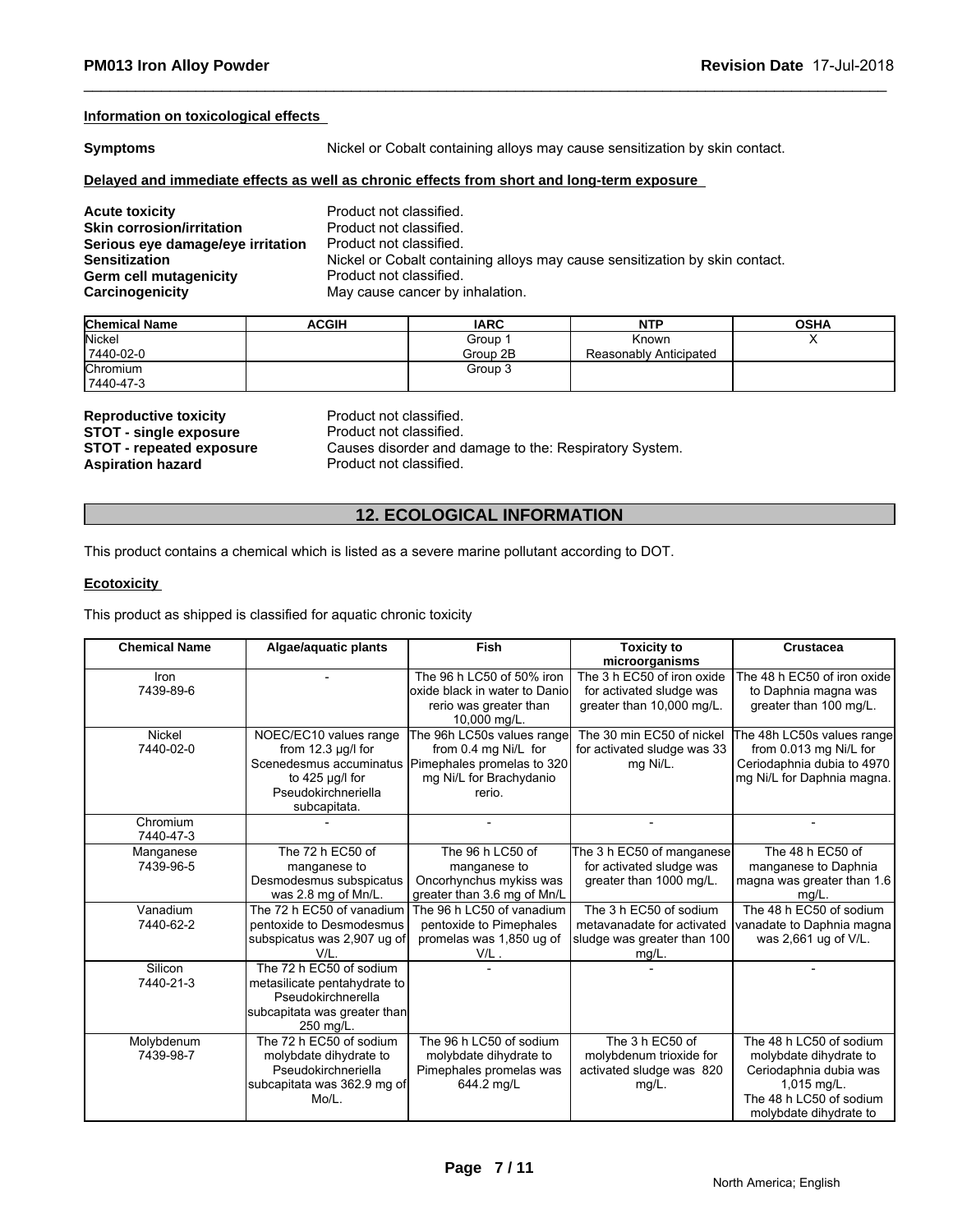|                                  |                                                                                                                                                                                                                                             |                                                                                                                                                                                                                     |                                                                                                     | Daphnia magna was greater<br>than 1,727.8 mg/L.                                                                                                                                                                                                |
|----------------------------------|---------------------------------------------------------------------------------------------------------------------------------------------------------------------------------------------------------------------------------------------|---------------------------------------------------------------------------------------------------------------------------------------------------------------------------------------------------------------------|-----------------------------------------------------------------------------------------------------|------------------------------------------------------------------------------------------------------------------------------------------------------------------------------------------------------------------------------------------------|
| Aluminum<br>7429-90-5            | The 96-h EC50 values for<br>reduction of biomass of<br>Pseudokirchneriella<br>subcapitata in AAP-Medium<br>at pH 6, 7, and 8 were<br>estimated as 20.1, 5.4, and<br>150.6 µg/L, respectively, for<br>dissolved Al.                          | The 96 h LC50 of aluminum<br>to Oncorhynchus mykiss<br>was 7.4 mg of Al/L at pH 6.5<br>and 14.6 mg of Al/L at pH<br>7.5                                                                                             |                                                                                                     | The 48-hr LC50 for<br>Ceriodaphnia dubia exposed<br>to Aluminium chloride<br>increased from 0.72 to<br>greater than 99.6 mg/L with<br>water hardness increasing<br>from 25 to 200 mg/L.                                                        |
| Tungsten<br>7440-33-7            | The 72 h EC50 of sodium<br>tungstate to<br>Pseudokirchnerella<br>subcapitata was 31.0 mg of<br>W/L.                                                                                                                                         | The 96 h LC50 of sodium<br>tungstate to Danio rerio was<br>greater than 106 mg of W/L                                                                                                                               | The 30 min EC50 of sodium<br>tungstate for activated<br>sludge were greater than<br>1000 mg/L.      | The 48 h EC50 of sodium<br>tungstate to Daphnia magna<br>was greater than 96 mg of<br>W/L.                                                                                                                                                     |
| Niobium (Columbium)<br>7440-03-1 |                                                                                                                                                                                                                                             |                                                                                                                                                                                                                     |                                                                                                     |                                                                                                                                                                                                                                                |
| <b>Boron</b><br>7440-42-8        | The 72-h EC50 value for<br>reduction of biomass of<br>Pseudokirchneriella<br>subcapitata exposed to Boric<br>acid at pH 7.5 to 8.3 was<br>40.2 mg/L.                                                                                        | The 96-hr LC50 for<br>Pimephales promelas<br>exposed to Boric acid<br>(82%)/borax (18%) mixture<br>was 79.7 mg/L with water<br>hardness of 91 mg/L and<br>water pH of 8.0.                                          | The 3 h NOEC of boric acid<br>for activated sludge ranged<br>from 17.5 to 20 mg/L.                  | The 48-hr LC50 for<br>Ceriodaphnia dubia exposed<br>to Boric acid/borax mixture<br>ranged from 91 to 165 mg/L<br>with pH ranging from 6.7 to<br>8.4.                                                                                           |
| Copper<br>7440-50-8              | The 72 h EC50 values of<br>copper chloride to<br>Pseudokirchneriella<br>subcapitata ranged between<br>30 µg/L (pH 7.02, hardness<br>250 mg/L CaCO3, DOC 1.95<br>mg/L) and 824 µg/L (pH<br>6.22, hardness 100 mg/L<br>CaCO3, DOC 15.8 mg/L). | The 96-hr LC50 for<br>Pimephales promelas<br>exposed to Copper sulfate<br>ranged from 256.2 to 38.4<br>ug/L with water hardness<br>increasing from 45 to 255.7<br>$mg/L$ .                                          | The 24 h NOEC of copper<br>chloride for activated sludge<br>ranged from 0.32 to 0.64 mg<br>of Cu/L. | The 48 h LC50 values for<br>Daphnia magna exposed to<br>copper in natural water<br>ranged between 33.8 µg/L<br>(pH 6.1, hardness 12.4 mg/L<br>CaCO3, DOC 2.34 mg/L)<br>and 792 µg/L (pH 7.35,<br>hardness 139.7 mg/L<br>CaCO3, DOC 22.8 mg/L). |
| Titanium<br>7440-32-6            | The 72 h EC50 of titanium<br>dioxide to<br>Pseudokirchnerella<br>subcapitata was 61 mg of<br>TiO <sub>2</sub> /L.                                                                                                                           | The 96 h LC50 of titanium<br>dioxide to Cyprinodon<br>variegatus was greater than<br>10,000 mg of TiO2/L.<br>The 96 h LC50 of titanium<br>dioxide to Pimephales<br>promelas was greater than<br>1,000 mg of TiO2/L. | The 3 h EC50 of titanium<br>dioxide for activated sludge<br>were greater than 1000<br>mg/L.         | The 48 h EC50 of titanium<br>dioxide to Daphnia Magna<br>was greater than 1000 mg of<br><b>TiO2/L.</b>                                                                                                                                         |
| Carbon<br>7440-44-0              | The 72 h EL50 of Carbon to<br>Pseudokirchneriella<br>subcapitata was greater than<br>100 mg/L.                                                                                                                                              | The 96 h LL50 of Carbon in<br>water to Danio rerio was<br>greater than 100 mg/L.                                                                                                                                    | The 3 h EC50 of Carbon for<br>activated sludge was 1000<br>$mg/L$ .                                 | The 48 h EL50 of Carbon to<br>Daphnia magna was greater<br>than 100 mg/L.                                                                                                                                                                      |

#### **Persistence and degradability**

#### **Bioaccumulation**

.

.

#### **Other adverse effects**

# **13. DISPOSAL CONSIDERATIONS**

### **Waste treatment methods**

**Disposal of wastes** Disposal should be in accordance with applicable regional, national and local laws and regulations.

**Contaminated packaging** Disposal should be in accordance with applicable regional, national and local laws and regulations.

| Chemical<br>Name | <b>Wastes</b><br>.<br>.<br>.                                                          |
|------------------|---------------------------------------------------------------------------------------|
| `hromium         | v lever<br>ulator<br>$r \wedge r$<br>$\sim$<br>$\mathbf{r}$<br>◡.◡<br>$ -$<br>$\cdot$ |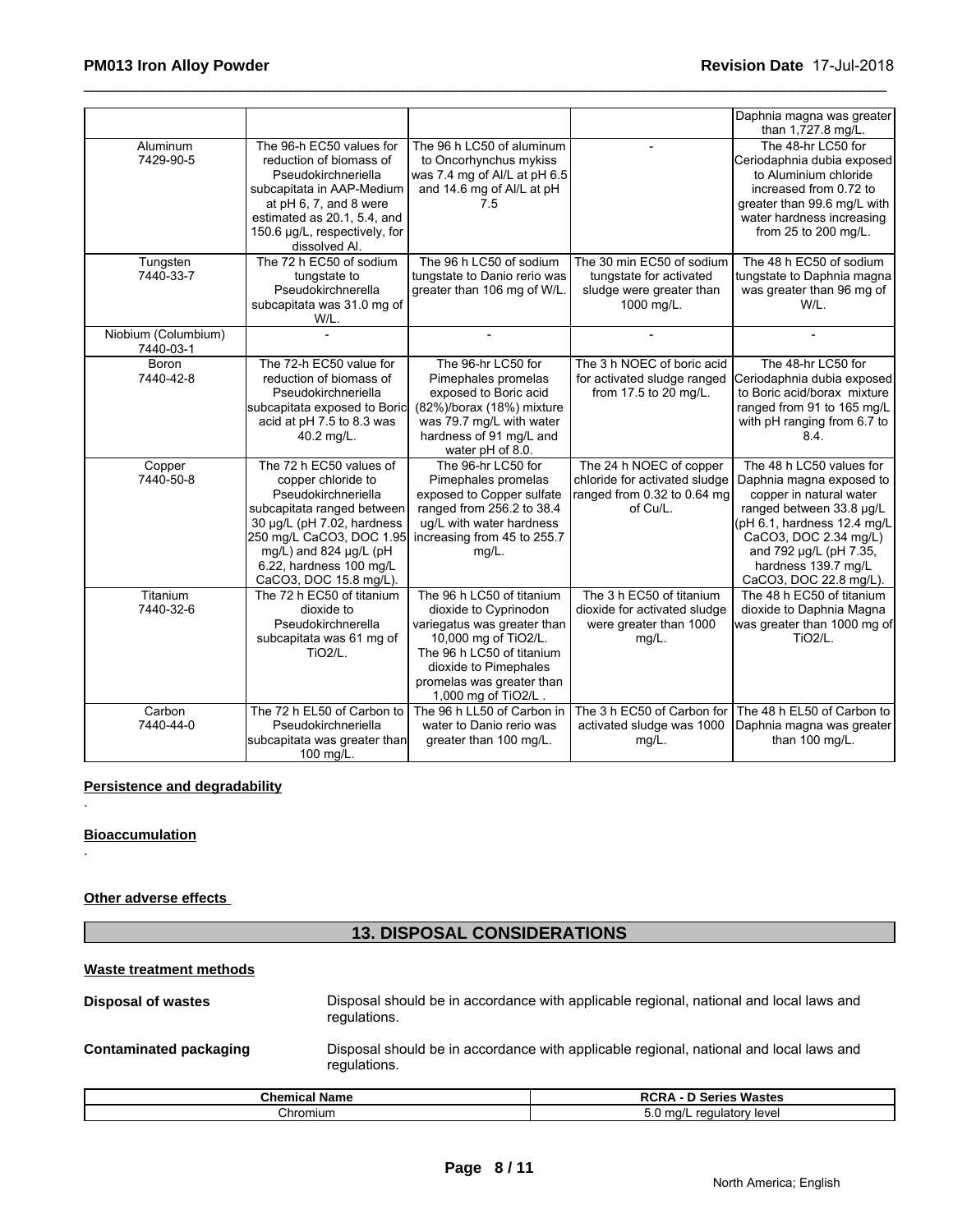| $\overline{\phantom{0}}$<br>7110<br>᠇অ<br>. .<br>$\cdots$ |  |
|-----------------------------------------------------------|--|

This product contains one or more substances that are listed with the State of California as a hazardous waste.

#### **14. TRANSPORT INFORMATION Note:** Regulated, if transported in bulk or by vessel **DOT Regulated per 49 CFR, if quantity with particles smaller than 100 micrometers (0.004** inches) in an individual package equals or exceeds the reportable quantity (RQ) of 5000 pounds of chromium, 5000 pounds of copper, or 100 pounds of nickel **Proper shipping name** UN/ID No. 3077 Environmentally hazardous substance, solid, n.o.s. (nickel alloy powder), RQ RQ **RQ Example 20 Hazard Class** 9 **Packing Group 111 111 111 112**<br>**Special Provisions** 8, **Special Provisions** 8, 146, 335, A112, B54, B120, IB8, IP3, N20, N91, T1, TP33<br>**Marine pollutant** This product contains a chemical which is listed as a severe **Marine pollutant** This product contains a chemical which is listed as a severe marine pollutant according to DOT. **Emergency Response Guide Number** Guide No. 171, Except for FIRE follow Guide No. 170

#### **15. REGULATORY INFORMATION**

| <b>International Inventories</b> |            |  |
|----------------------------------|------------|--|
| <b>TSCA</b>                      | Complies   |  |
| <b>DSL/NDSL</b>                  | Complies   |  |
| <b>EINECS/ELINCS</b>             | Complies   |  |
| <b>ENCS</b>                      | Complies   |  |
| <b>IECSC</b>                     | Complies   |  |
| <b>KECL</b>                      | Complies   |  |
| <b>PICCS</b>                     | Not Listed |  |
| <b>AICS</b>                      | Complies   |  |

#### **Legend:**

 **TSCA** - United States Toxic Substances Control Act Section 8(b) Inventory

 **DSL/NDSL** - Canadian Domestic Substances List/Non-Domestic Substances List

 **EINECS/ELINCS** - European Inventory of Existing Chemical Substances/European List of Notified Chemical Substances

 **ENCS** - Japan Existing and New Chemical Substances

 **IECSC** - China Inventory of Existing Chemical Substances

 **KECL** - Korean Existing and Evaluated Chemical Substances

 **PICCS** - Philippines Inventory of Chemicals and Chemical Substances

 **AICS** - Australian Inventory of Chemical Substances

#### **US Federal Regulations**

#### **SARA 313**

Section 313 of Title III of the Superfund Amendments and Reauthorization Act of 1986 (SARA). This product contains a chemical or chemicals which are subject to the reporting requirements of the Act and Title 40 of the Code of Federal Regulations, Part 372

| <b>Chemical Name</b>  | CAS No.   | Weight-% | <b>SARA 313 - Threshold Values %</b> |
|-----------------------|-----------|----------|--------------------------------------|
| Nickel - 7440-02-0    | 7440-02-0 | 0 - 42   |                                      |
| Chromium - 7440-47-3  | 7440-47-3 | 0 - 40   |                                      |
| Manganese - 7439-96-5 | 7439-96-5 | 0 - 30   |                                      |
| Copper - 7440-50-8    | 7440-50-8 |          | I.U                                  |

#### **SARA 311/312 Hazard Categories**

| Acute health hazard               | Yes |
|-----------------------------------|-----|
| <b>Chronic Health Hazard</b>      | Yes |
| Fire hazard                       | No  |
| Sudden release of pressure hazard | N٥  |
| <b>Reactive Hazard</b>            | No  |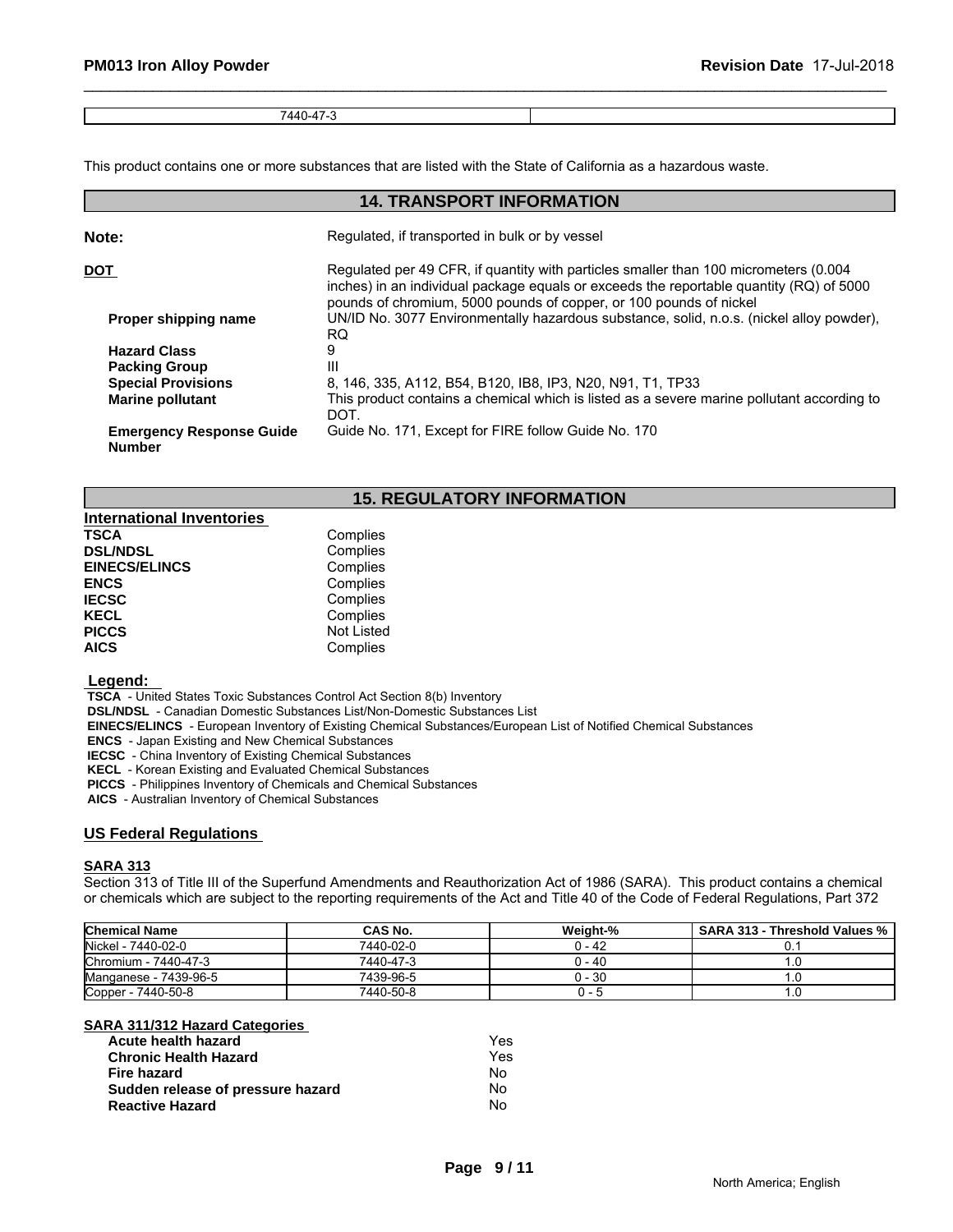#### **CWA (Clean Water Act)**

This product contains the following substances which are regulated pollutants pursuant to the Clean Water Act (40 CFR 122.21 and 40 CFR 122.42)

| <b>Chemical Name</b>  | <b>CWA - Reportable</b><br>Quantities | <b>CWA - Toxic Pollutants</b> | <b>CWA - Priority Pollutants</b> | <b>CWA - Hazardous</b><br><b>Substances</b> |
|-----------------------|---------------------------------------|-------------------------------|----------------------------------|---------------------------------------------|
| Nickel<br>7440-02-0   |                                       |                               | $\lambda$                        |                                             |
| Chromium<br>7440-47-3 |                                       |                               |                                  |                                             |
| Copper<br>7440-50-8   |                                       |                               |                                  |                                             |

#### **CERCLA**

This material, as supplied, contains one or more substances regulated as a hazardous substance under the Comprehensive Environmental Response Compensation and Liability Act (CERCLA) (40 CFR 302)

| <b>Chemical Name</b> | <b>Hazardous Substances RQs</b> |
|----------------------|---------------------------------|
| Nickel               | 100 lb                          |
| 7440-02-0            |                                 |
| Chromium             | 5000 lb                         |
| 7440-47-3            |                                 |
| Copper               | 5000 lb                         |
| 7440-50-8            |                                 |

#### **US State Regulations**

#### **California Proposition 65**

This product contains the Proposition 65 chemicals listed below. Proposition 65 warning label available at ATImetals.com.

| $\sim$ $\sim$ $\sim$<br>Name<br>mica<br>ullel                     | <br>≿alif<br>. .<br>.<br>---<br>. O.<br>วรแเon<br>THE |  |
|-------------------------------------------------------------------|-------------------------------------------------------|--|
| .<br>$\sim$<br>$\Lambda$<br><b>NIC</b><br>ורש<br>'−∠∪<br>NG<br>т. | 'oroinogon<br>. GILIOOZ<br>$\overline{a}$             |  |

#### **U.S. State Right-to-Know Regulations**

| <b>Chemical Name</b>    | New Jersey | <b>Massachusetts</b> | Pennsylvania |  |
|-------------------------|------------|----------------------|--------------|--|
| Nickel<br>7440-02-0     | Χ          | х                    | Х            |  |
| Chromium<br>7440-47-3   | X          | X                    | X            |  |
| Manganese<br>7439-96-5  | X          | X                    | X            |  |
| Vanadium<br>7440-62-2   | X          | X                    | X            |  |
| Silicon<br>7440-21-3    | X          | X                    | X            |  |
| Molybdenum<br>7439-98-7 | X          | X                    | X            |  |
| Aluminum<br>7429-90-5   | X          | X                    | Χ            |  |
| Tungsten<br>7440-33-7   | X          | X                    | X            |  |
| Copper<br>7440-50-8     | X          | X                    | Χ            |  |
| Titanium<br>7440-32-6   | X          |                      |              |  |

#### **U.S. EPA Label Information**

**EPA Pesticide Registration Number** Not applicable

# **16. OTHER INFORMATION**